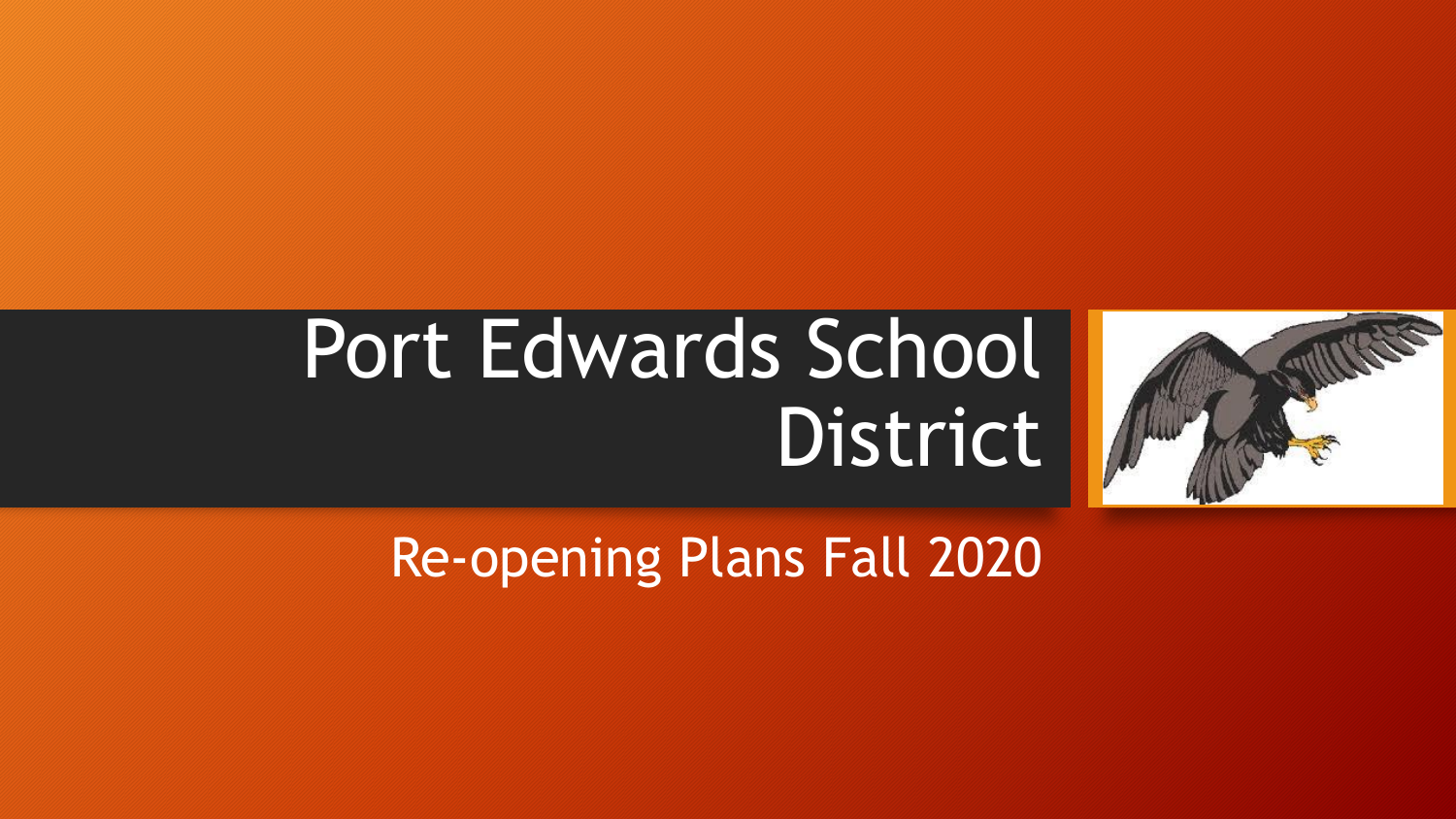### Returning to School: Design Elements



#### Safety

Student and staff safety is the top consideration in plan designs for the return to school. Plans have been created in consideration of guidance from the Wood County and State Health Departments, the Department of Public Instruction, the CDC and in consultation with area physicians and other local school districts.

#### **Instruction**

Planning has focused on how to return students and staff to the classroom for traditional instruction and how to deliver this instruction in a safe manner based on local conditions. Further, instructional planning is accounting for the ability to transition between opening plans while keeping core elements in place such as grading, attendance and course expectations.

### Flexible/Adaptable

Plans are designed to be flexible and adaptable to allow for transition from one model of instruction to another in a manner that accounts for student, staff and parent capacity.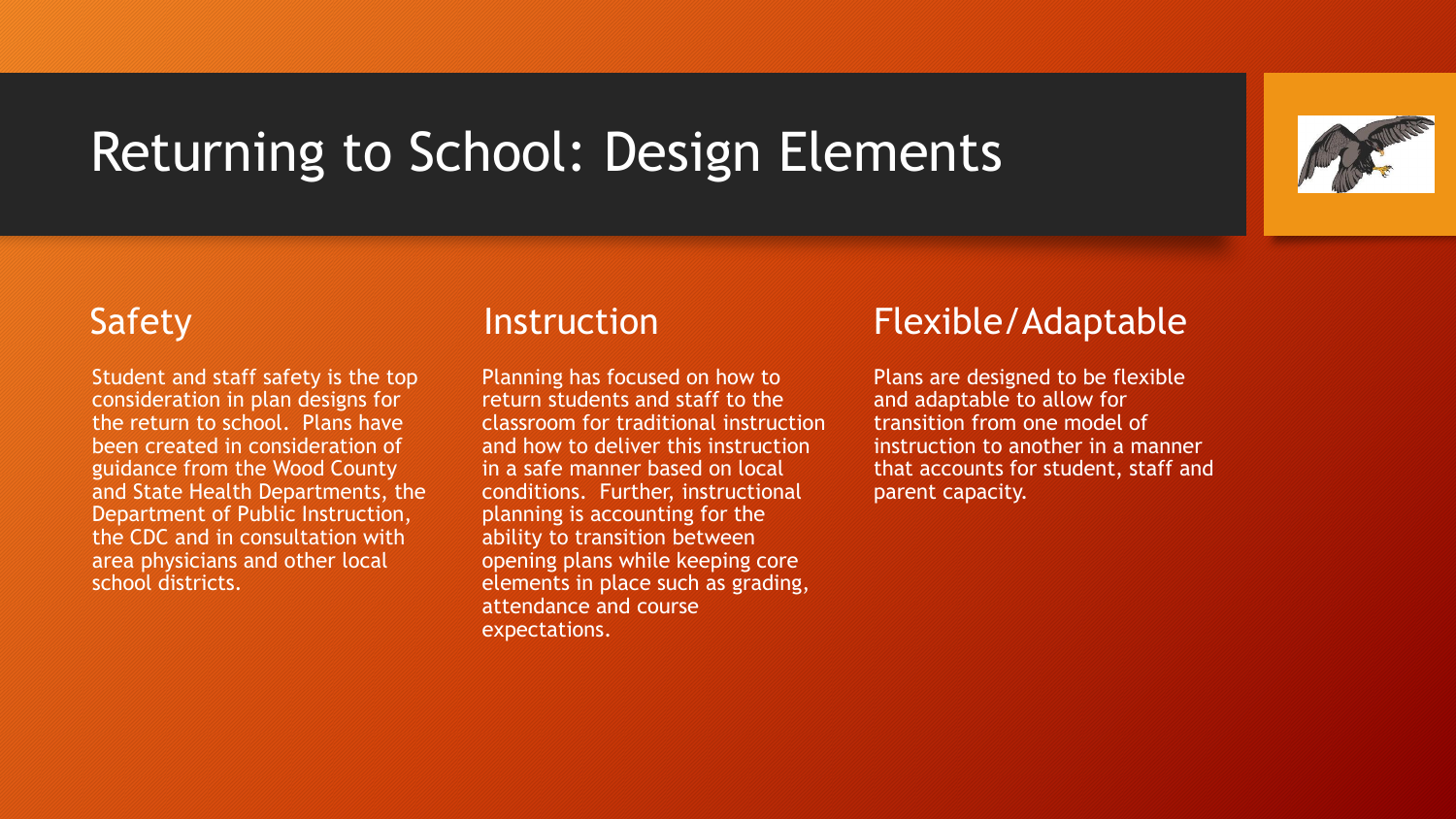# Returning to School: Design Elements

### Every Day In-Person

- K-12 Capable
- District support for parents who desire virtual only—this may be synchronous with actual instruction, but may include fully online content such as Educere or Apex Learning
- Ability to transition to other plans

#### K-6 In-Person/7-12 Virtual

- Ability to transition to this from Every Day In-Person K-12
- Students with least risk for transmission remain in school
- All students continue to be accountable for learning

### Off-Site/Virtual

- Ability to transition to and from this model at all levels
- Consistent grading practices with in-person models of instruction
- Regular attendance taken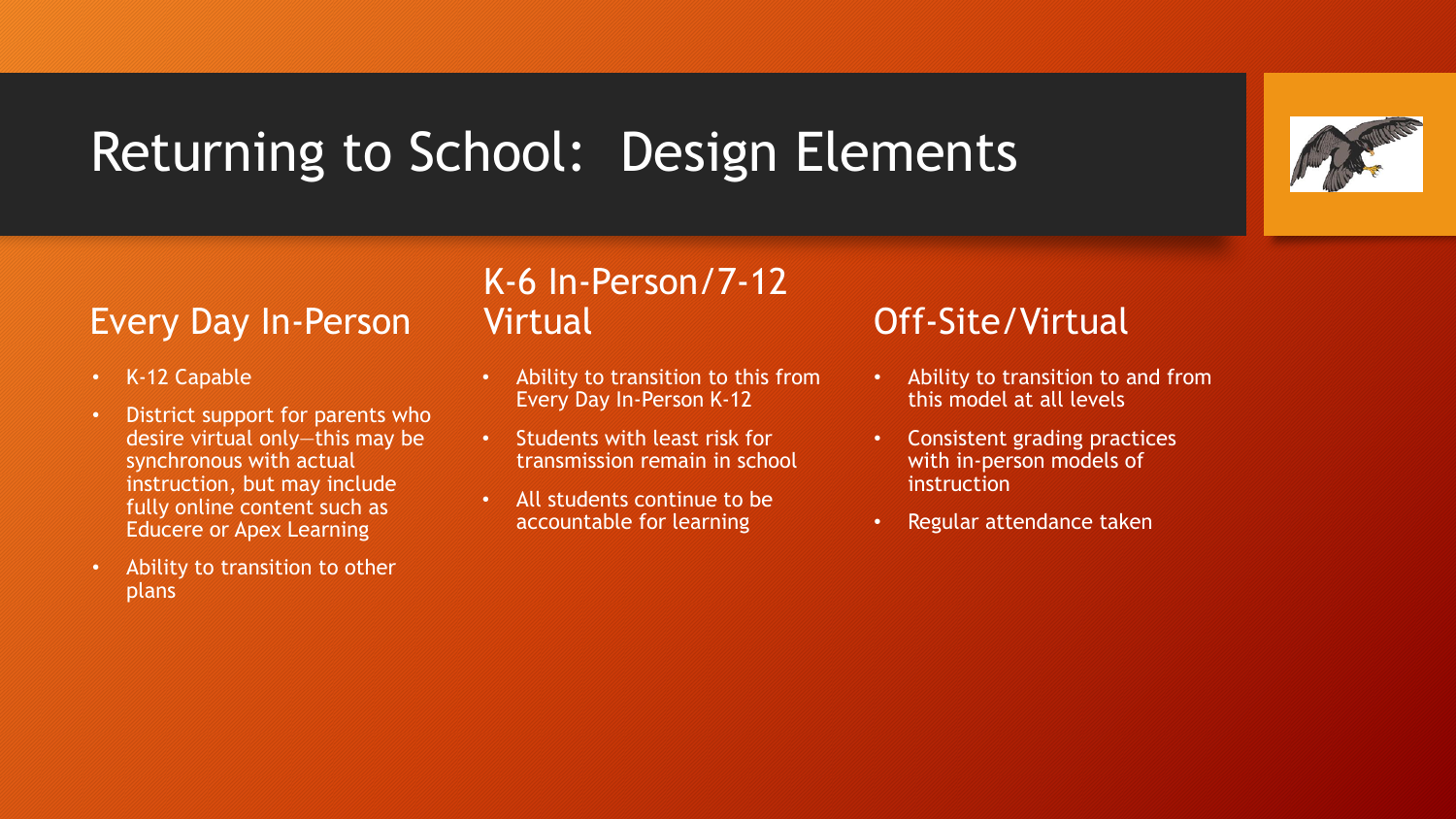# Instructional Planning: K-12 Considerations



#### **Technology**

- 1:1 Technology Devices for grades as many grades as possible
	- On hand enough for 7-12
	- Additional have been ordered but due to demand may not be available until Sept./Oct.
- Implement Campus Learning to mesh online platforms with Infinite Campus
- Six Hotspots acquired that can be checked out
- Staff technology enhanced
- Clear procedures for participating in classes virtually…norms and expectations

#### Starting Point

- Sequential instruction needs to step back to spring and assess where students are at today
- Initial instruction may have to fill gaps from spring semester
- Time given to discuss w/students hygiene practices and procedures
- Attention given to mental/emotional health

#### Students who might be quarantined

- Ability of students who might be quarantined to still participate in classes if possible
- Students have access to school work and to teachers for directions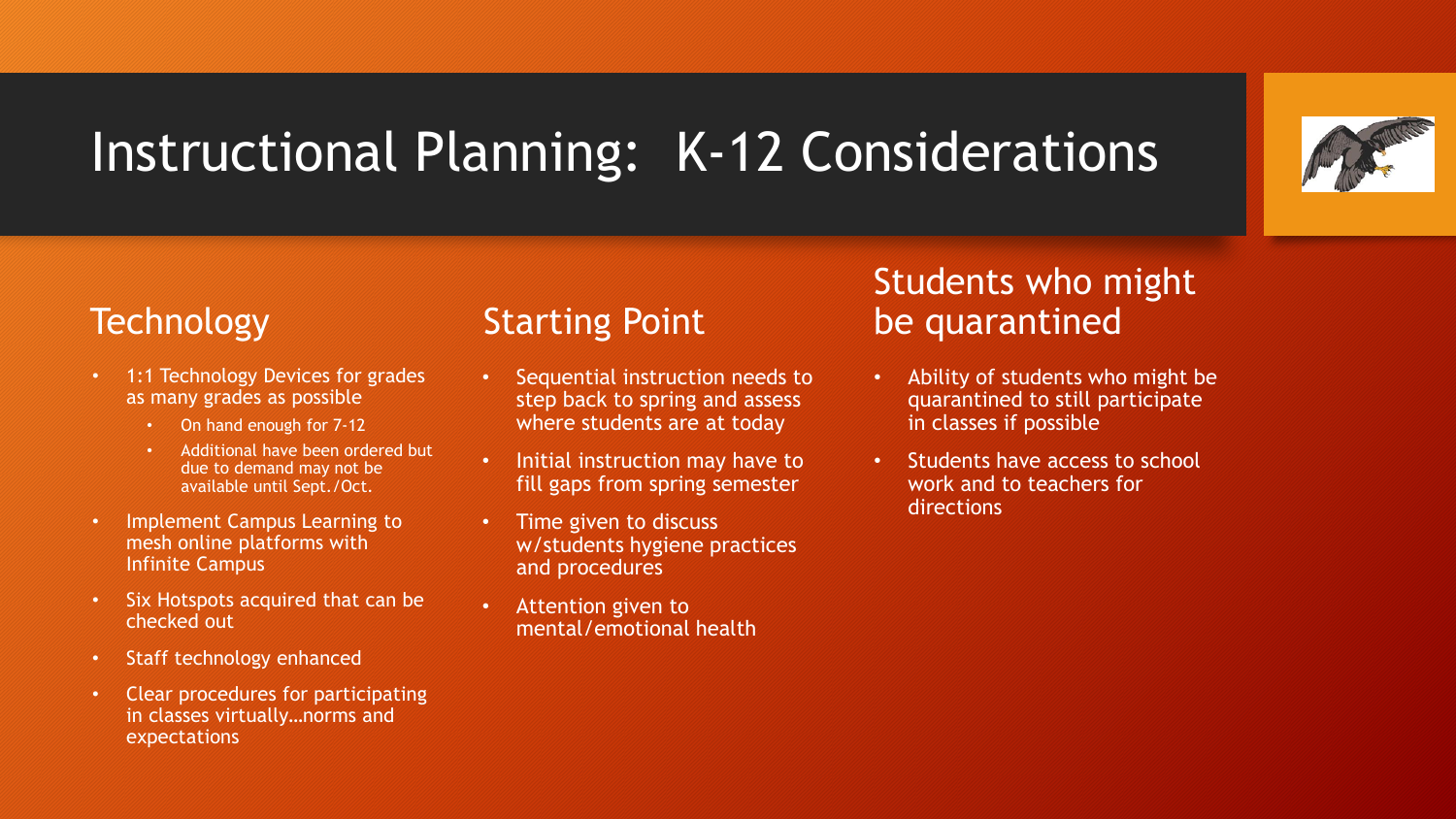

# Instructional Planning: Middle/High School

### Every Day In-Person

- Every other day block grades 5- 12 (approx. 90 minute classes)
	- Day 1—hours 1,2,7,8
	- Day 2-hours  $3,4,5,6$
- Staggered passing times between HS/MS
- Less uncontrolled interactions between students
- Fewer crossover connections between students and with staff
- Middle school students move less and teachers move more when possible
- Grading Scales A-F

#### 5-6 In-person/7-12 Virtual

- 5<sup>th</sup> and 6<sup>th</sup> Grade Meet in-person in conjunction with Elementary
- K-6 Cohorts easy to maintain
- 7<sup>th</sup>-12<sup>th</sup> virtually Meet
- Classes proceed each day as scheduled
- Grading Scale remains A-F
- Attendance taken hourly in virtual classes
- Teaching staff reports to school to teach

### 5-12 Virtual

- 5<sup>th</sup> 12<sup>th</sup> grades meet virtually every day
- Classes proceed each day as scheduled
- Grading scale remains A-F
- Attendance is taken hourly in virtual classes
- Teaching staff reports to school if possible to teach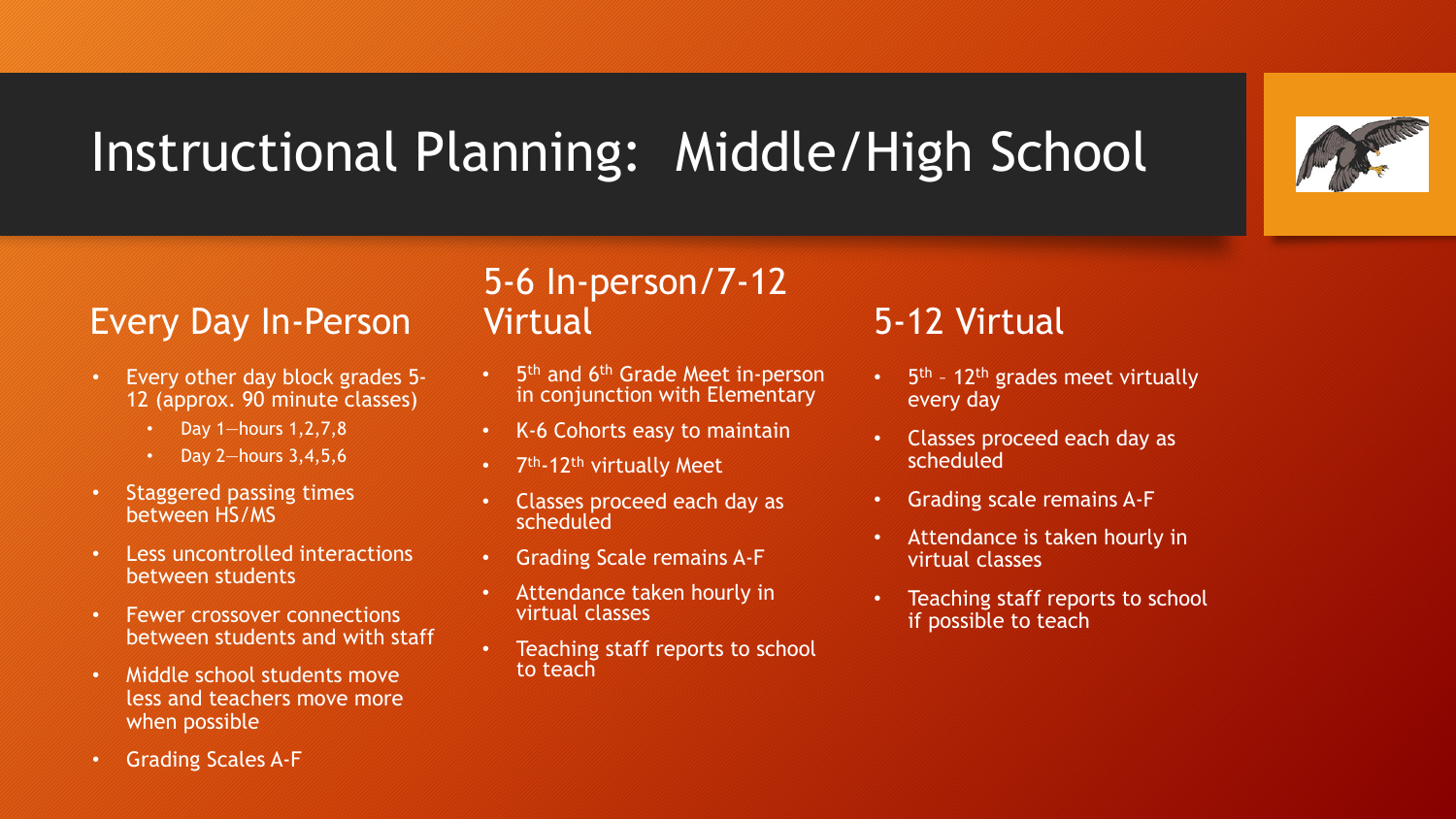# Instructional Planning: Elementary



- Students remain in grade level cohorts each day
- Students only travel through building only if necessary so as not to cross paths with other cohorts
- Students not allowed to pass between rooms
- Special area rooms (Music/Art/PE)..students travel to when called
- Standards based grading
- Recess/lunch cohort by grade
- Playground divided into zones

#### K-4 Offsite/Virtual Instruction

- Standards based grading
- Google classroom, Class DOJO and Infinite Campus utilized
- Mix of different modes of delivery…some online
- Attendance taken regularly
- As Chromebooks become available will distribute to classes and in meantime will utilize packets as necessary
- Some Chromebooks may be available initially for families with no other access points.

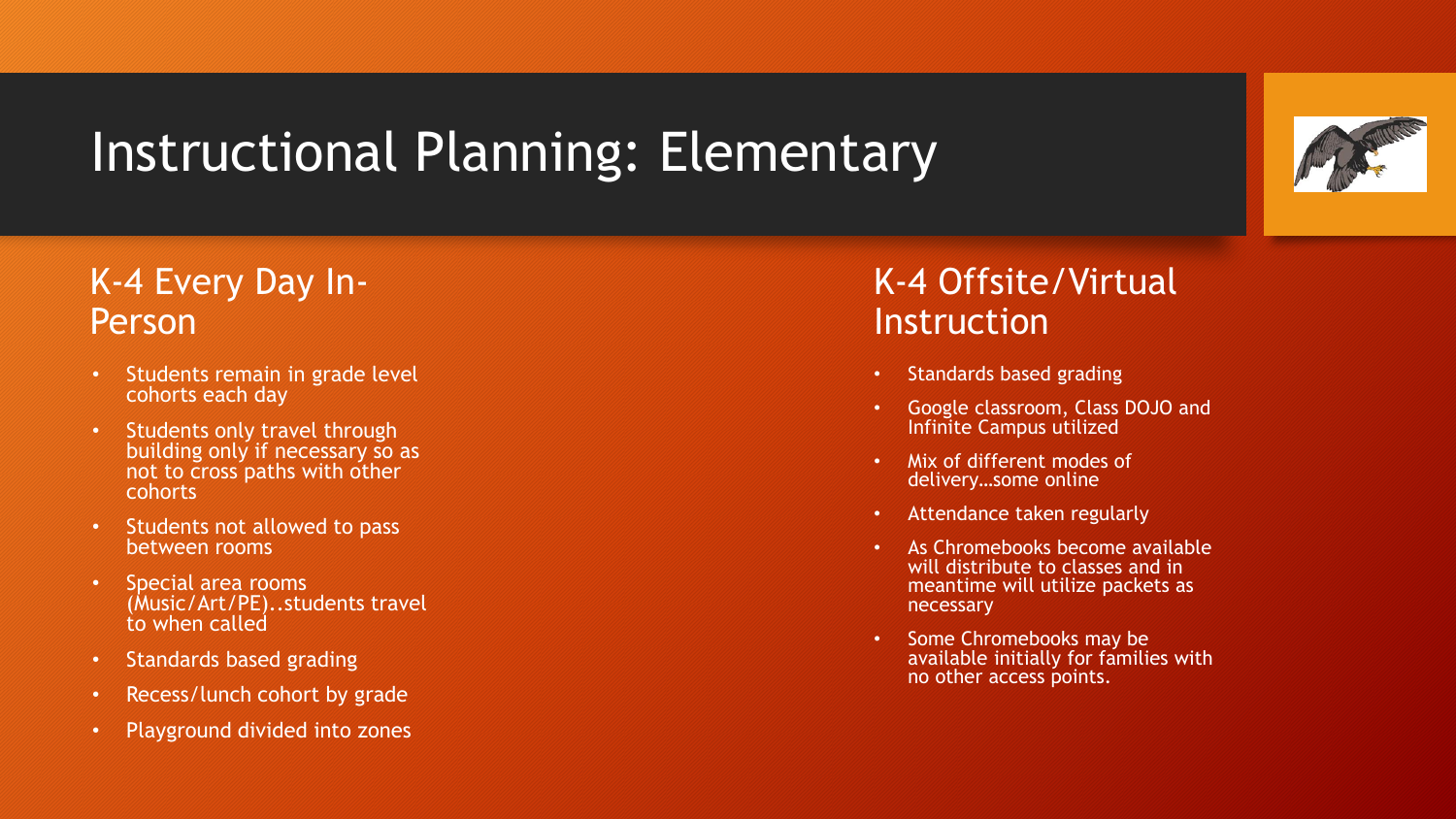# Operations/Logistics: Safety/Cleaning



#### Hygiene

- Face-coverings mandatory unless medical reason or other exception as clarified by DPI and DHS
- Face-coverings provided for all students and staff
- Hand sanitizing stations in each classroom and common area
- Classrooms equipped with sanitizer to sanitize surfaces after student/staff use
- Touchless faucets and toilets wherever possible
- Water fountains off, but bottle fillers on and disposable cups provided
- Use of outdoor spaces when possible

#### Nursing

- Increased hours for School **Nurse**
- Medication distribution moved to offices and only if absolutely necessary
- Classrooms equipped to handle minor cuts/bruises/scratches
- Personal Protective Equipment for nurse and health aide
- Nurse/health aid travel to classrooms rather than simply sending students to office/nurse

### Air Quality

- Increased air filtration through installation of ionizing systems on air handlers and univents
- Filters changed/units cleaned
- Plexiglass in some areas to prevent airborne particles from easily being transmitted if sneezing or coughing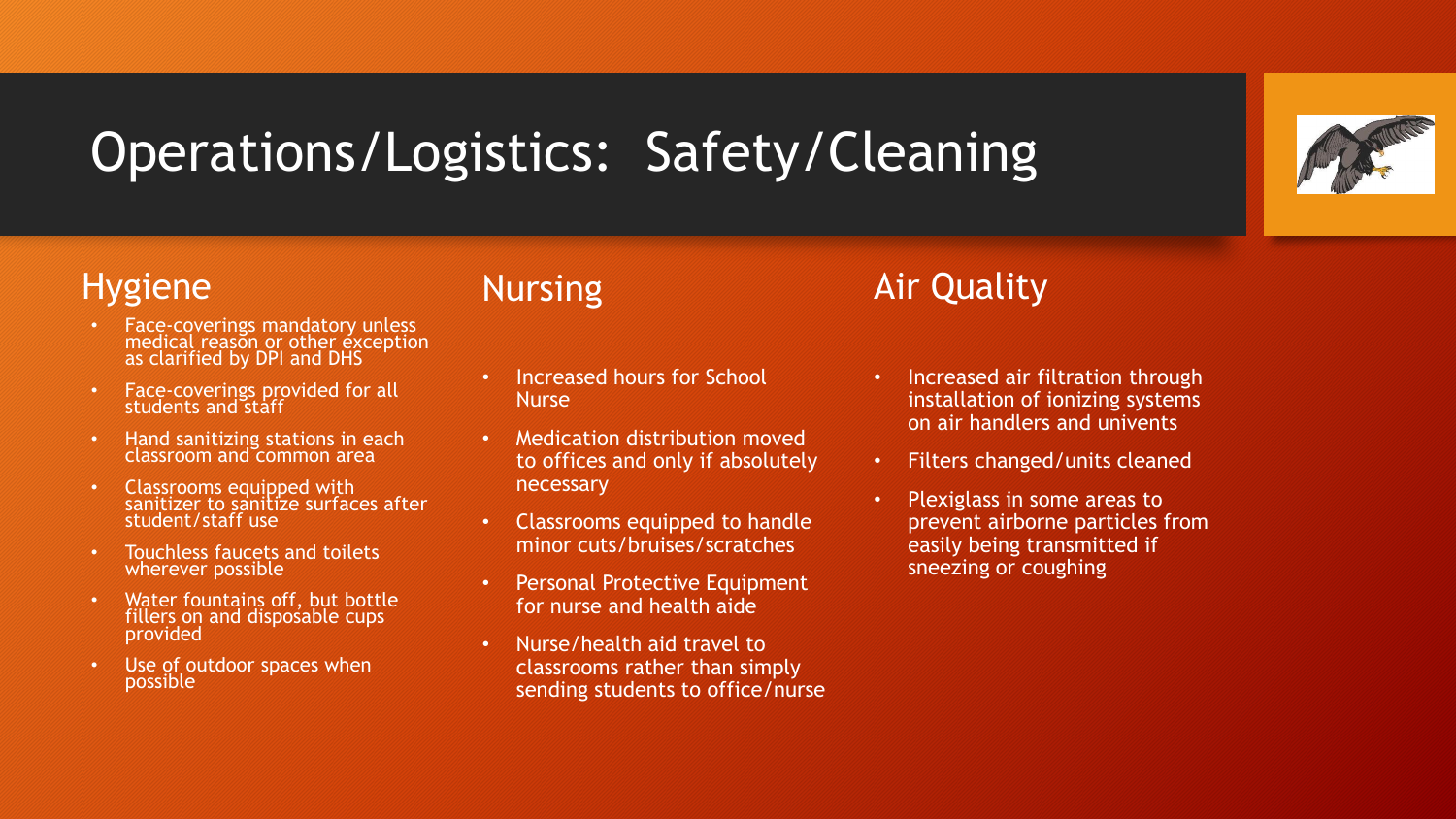# Operations/Logistics: Safety/Cleaning



#### **Transportation**

- Students assigned seats either individually or by family
- Hand sanitizer on every bus
- Face masks required of riders
- Cleaning/sanitizing after every route and increased occurrences of complete interior cleaning

#### Food Service

- Additional lunch periods to decrease total number of students eating at a given time.
- Tables set by cohorts and physically distanced
- Markers for physical distancing in cafeteria spaces
- Disposable trays and utensils
- Cleaning after each group
- Hand sanitizer provided
- Staff serve
- Breakfast served in classroom spaces

### Arrival/Dismissal

- Students report to assigned areas immediately upon arrival
- Students enter/exit at designated entrances in order to limit mass gatherings
- Staff assigned to monitor entrances
- Students dismissed in a staggered manner at both school buildings
- Designated drop-off points and entrances by grade level at MS/HS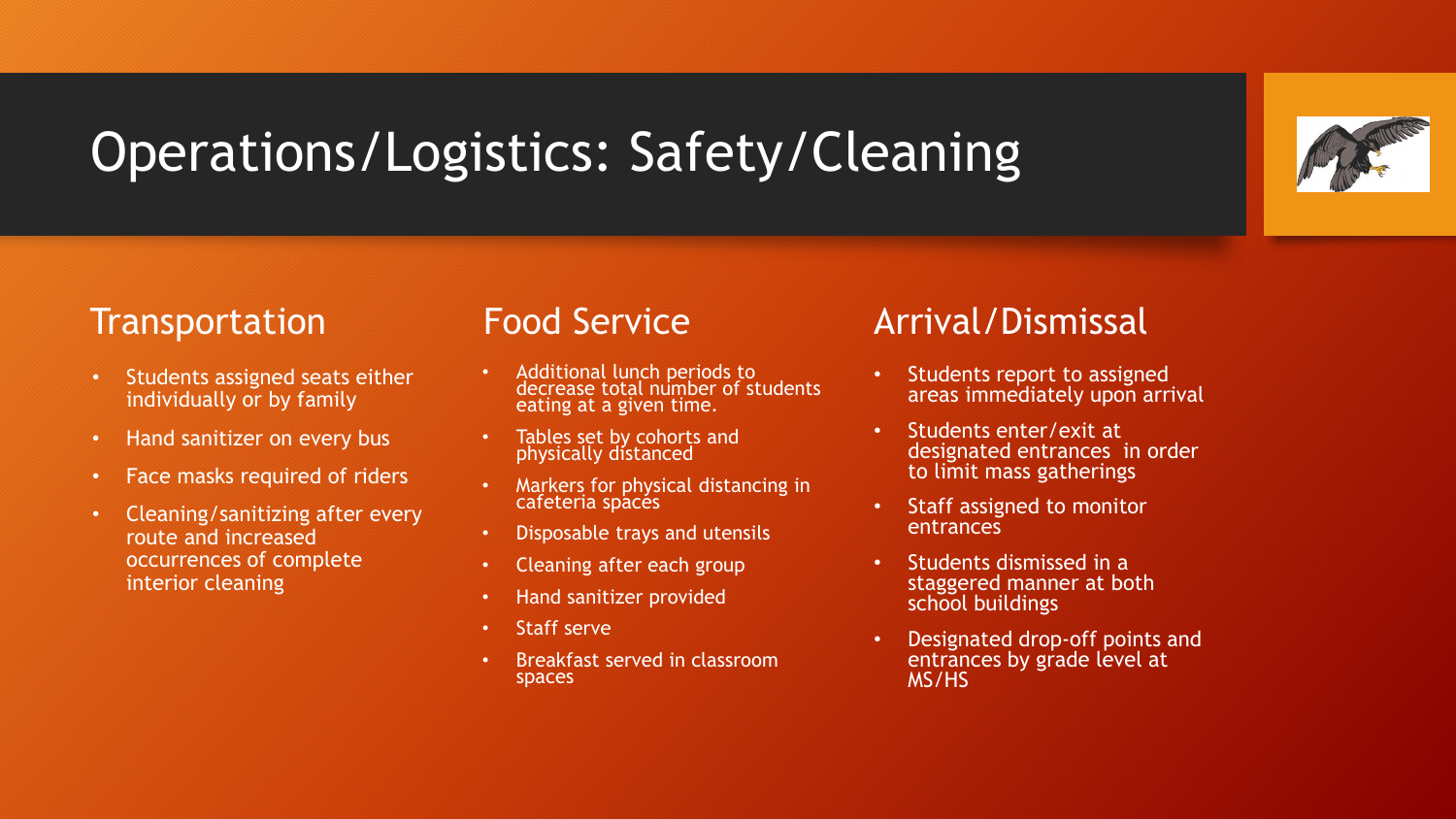# Operations/Logistics: Safety and Cleaning



#### Maintenance

- Increased cleaning daily and weekly cleaning of high touch surfaces, bathrooms and other common areas
- Working to procure fogging units to sanitize more surface areas more efficiently
- Increased staffing to meet new demands on time needed to clean

#### Visitors to Buildings

- Visitors restricted to only essential visits
- Visitors screened verbally for COVID symptoms
- Visitors must wear face covering
- Phone or video-conferencing scheduled in place of face-toface meetings

#### Hallways

- MS/HS passing times staggered
- Limited use of lockers at MS/HS
- Students report directly to classes when entering at MS/HS
- Students report to assigned areas when entering Elementary
- Floor markings for congestion points and traffic flow
- Elementary restrict access to hooks/cubbies to only when absolutely necessary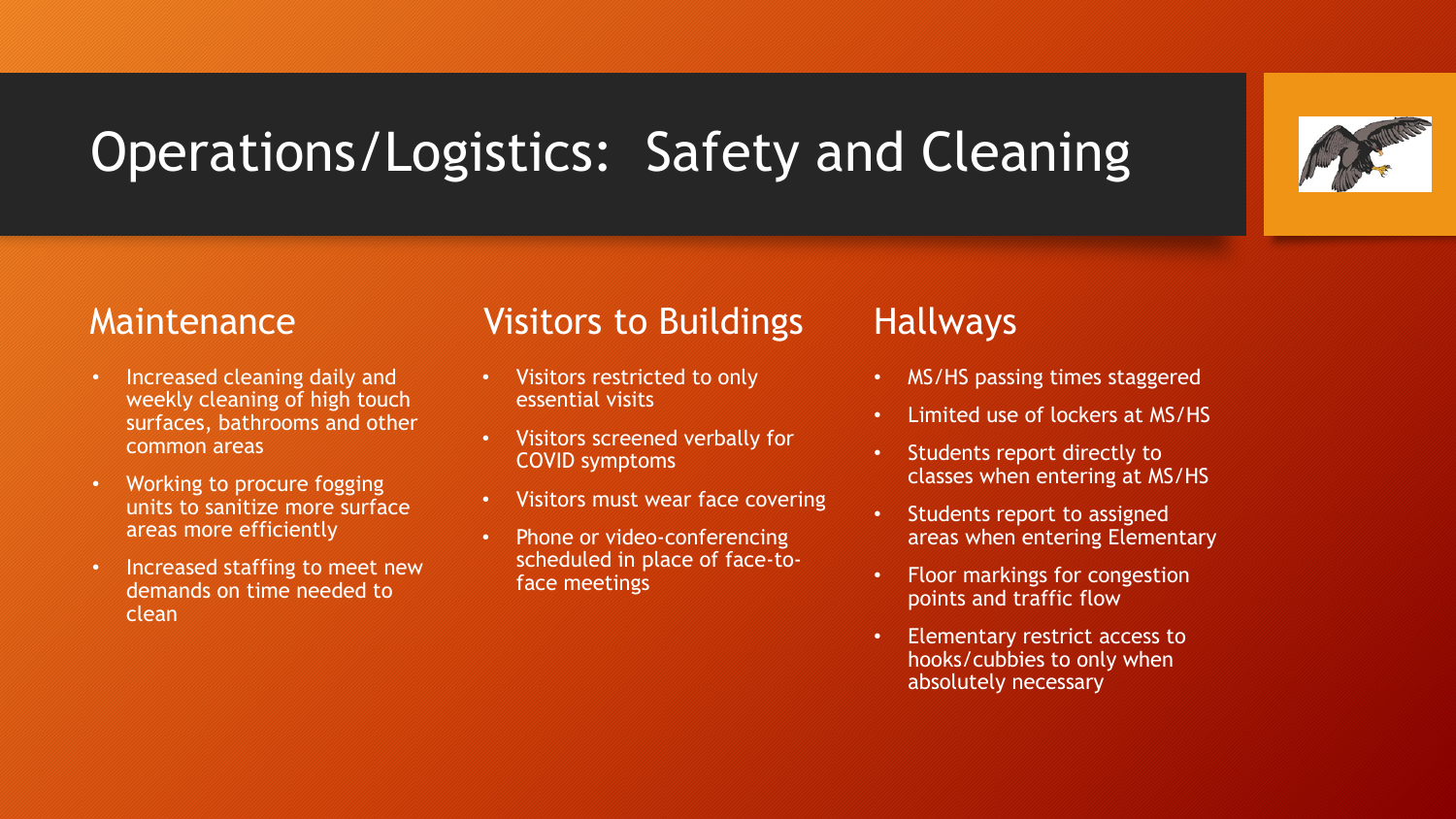# Responding to Possible COVID-19 in Schools



### Attendance Tracking and Expectations

- Students and staff stay home when sick or with COVID-19 symptoms
- School administrators and health staff reviewing attendance patterns regularly
- Communication with parents as to reasons for absences
- Communication with Wood County Health Department on attendance patterns
- If possible, students who are selfquarantined should participate virtually

#### Illness Tracking at **School**

- Illness reporting and response procedures established and communicated in each school for students and staff
- Designated isolation areas for ill students/staff
- Communication to parents of quarantine requirements if possible COVID exposure or contact
- Contact tracing in conjunction with Wood County Health Department

### Communications

- Communicating when a positive case has been identified
- Communicating with Wood County Health Department regarding school action steps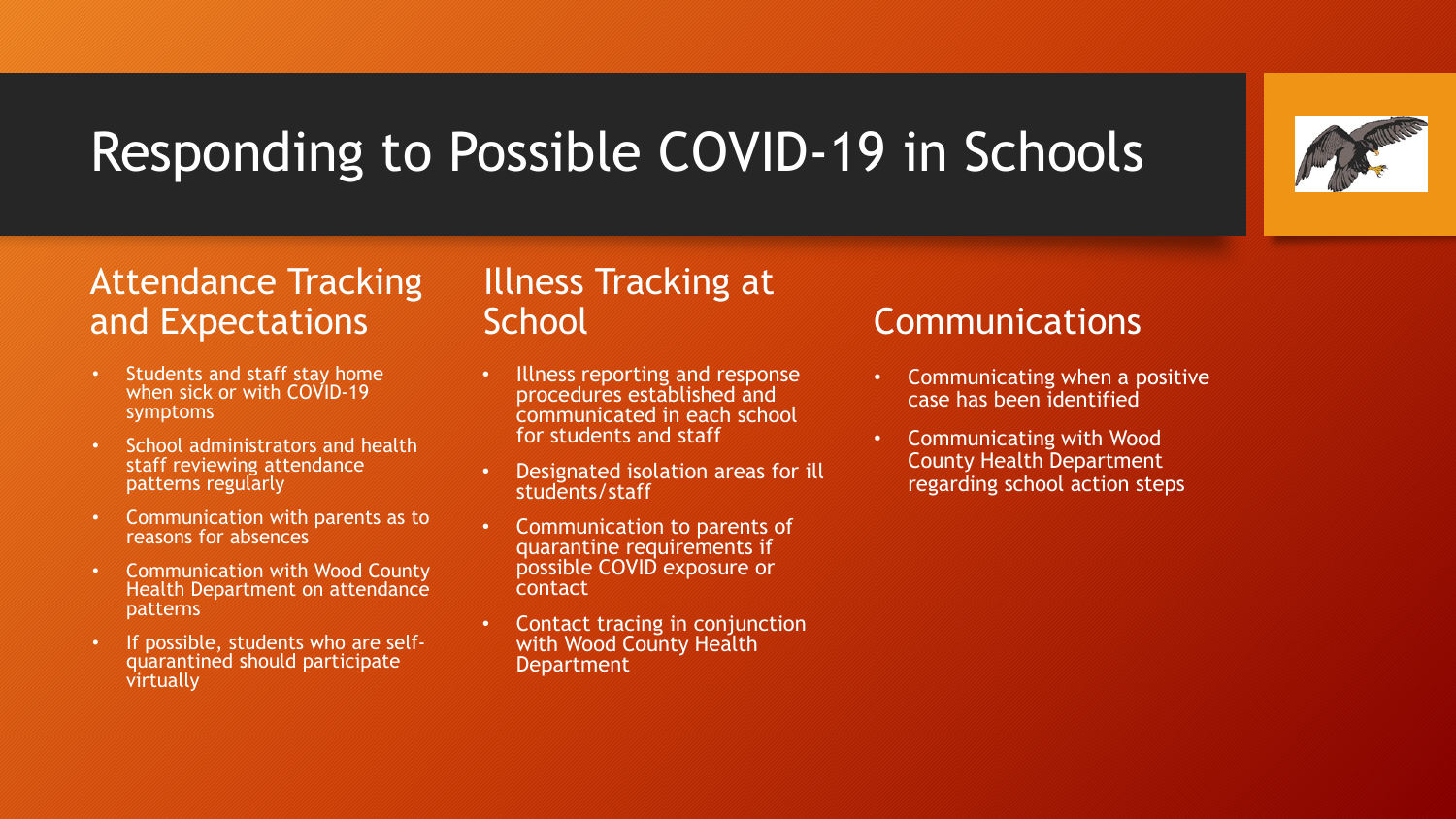# • Afterschool/Before School Activities



### Morning Reading/Library

- During 1<sup>st</sup> quarter Morning Reading cancelled due to no ability to utilize guest readers, therapy dog or other resources
- Will re-evaluate during the 1<sup>st</sup> quarter to determine if by 2nd quarter this program can be reinstituted

### **Boys and Girls Club**

- Boys/Girls Club plans to hold after-school programing
- Will work with club on areas they can use and District expectations on use.

### Athletics/Clubs

• No final decisions on this area due to changing conditions across the state and will work with CWC on offering of athletics if possible